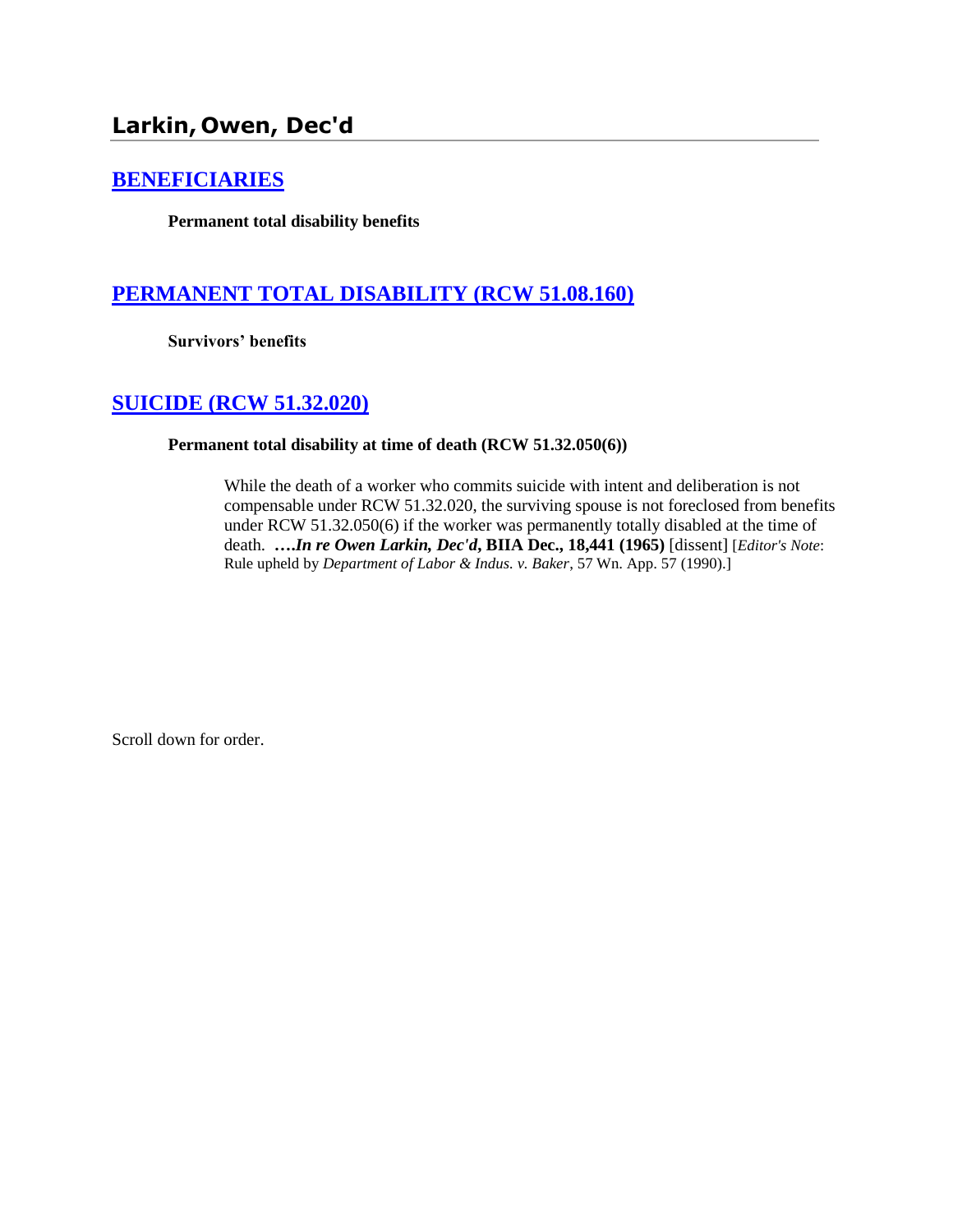### **BEFORE THE BOARD OF INDUSTRIAL INSURANCE APPEALS STATE OF WASHINGTON**

**IN RE: OWEN J. LARKIN, DEC'D ) DOCKET NO. 18,441**

**CLAIM NO. C-363419 ) DECISION AND ORDER**

APPEARANCES:

Petitioner, Marion Larkin, by Stubbs, Batali, Combs and Small, per Jerome F. Combs

Employer, Western State Hospital, None

Department of Labor and Industries, by The Attorney General, per Robert M. Elston, H. Graham Fitch, Thomas O'Malley, Robert G. Swenson, and Kenneth E. Phillipps, Assistants

**)**

Appeal filed by the petitioner on August 23, 1962, from an order of the supervisor of industrial insurance dated July 19, 1962, rejecting this claim for widow's benefits under the workmen's compensation act. **REVERSED AND REMANDED**.

## **DECISION**

The Board has reviewed the record in the light of a Proposed Decision and Order issued in this matter on December 23, 1964, and exceptions duly filed thereto by the department on January 22, 1965. As a result thereof, the Board concludes that the exceptions have merit in part, but that the petitioner is still entitled to benefits under the act.

The hearing examiner found that the decedent took his life as a result of an irresistible or uncontrollable impulse, and concluded therefrom under the rule of Karlen v. Department of Labor and Industries, 41 Wn. 2d 301, that the death was compensable under the act. The department challenges the correctness of such finding and we are of the view that the challenge is well taken. In Gatterdam v. Department of Labor and Industries, 185 Wash. 628, the court approved a trial court instruction which defined "uncontrollable impulse" as follows:

> " '...an uncontrollable impulse is that action of the body, in no way guided by the mind, which may cause the individual to execute a completed act where there is no direction from the mind, in other words, if there by any direction of the mind controlling the chain of events or any part of them then the same is not an uncontrollable impulse....' "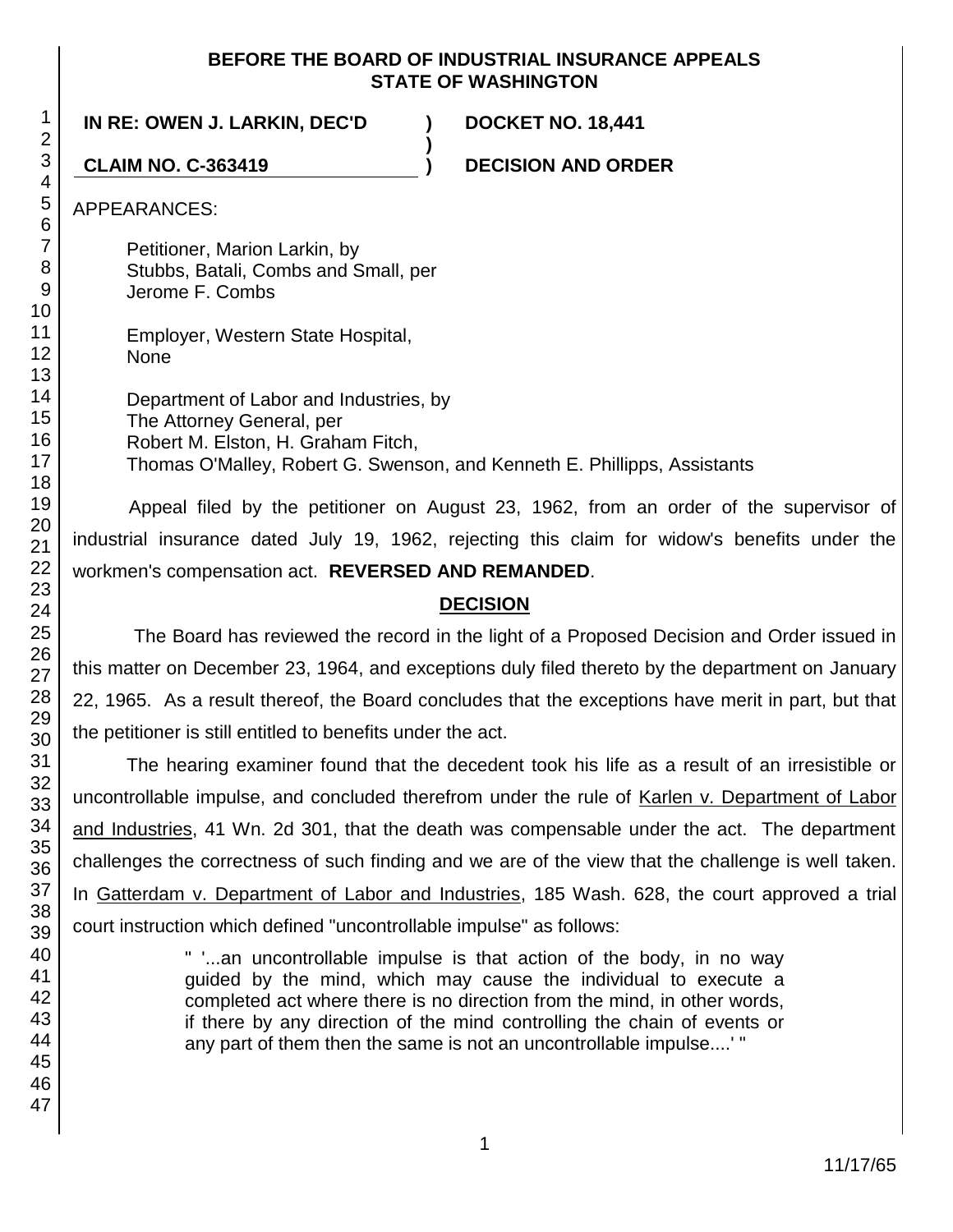The psychiatric evidence concerning the decedent's state of mind was rendered by Dr. Myron C. Kass, who testified in material part as follows:

- "Q Doctor, again, assuming the facts in the hypothetical to be true as amended, your medical training and experience, are you able to form an opinion as to whether or not the suicide was an intentional act on the part of the deceased?
- A Yes. In my psychiatric opinion, this man was capable of developing intent but that this intent is based on and a product of his mental illness."

\* \* \*

- Q At the time that you felt then that on the date of his suicide, I believe was February 22, 1962, that he was capable of forming an intent to perform the act?
- A Yes, as previously testified, I felt he was capable of forming intent but the mental dynamics and configuration of the formation of the intent was based on an unsound mind and based on mental illness and the thinking going into the formation of the intent was sick thinking.
- Q But on the date of his death, he was capable of formulating a plan to kill himself, is that not correct?
- A Yes, but the thinking is sick. This is not the imagination of the normal mind.
- Q Would the fact that Mr. Larkin committed suicide while no one else was in the house indicate that an intent was also a part of a plan?

\* \* \*

- A This would indicate the deliberateness and seriousness of the intent."
- Q Doctor, you state that Mr. Larkin was unable to help himself or couldn't stop this suicide at the time that he committed the suicide but we are looking at that after it has happened, but the pattern that we can see that he obtained a revolver and the ammunition and waited until everyone was out of the house, that indicates that it was an act of reason leading up to the act?
- A The answer would be yes, but as similarly testified before, this is sick reasoning. A person is able to reason normally or abnormally and they are able to reason healthfully or sick reasoning and in my opinion this is an abnormal sick reasoning, sick process based upon his mental illness."

It is clear from the doctor's further testimony that he did not consider the decedent to be psychotic or insane. His testimony, in our opinion, admits of no other conclusion but that the decedent's death was a product of intent and deliberation, be it sick or otherwise, and not the result of an

1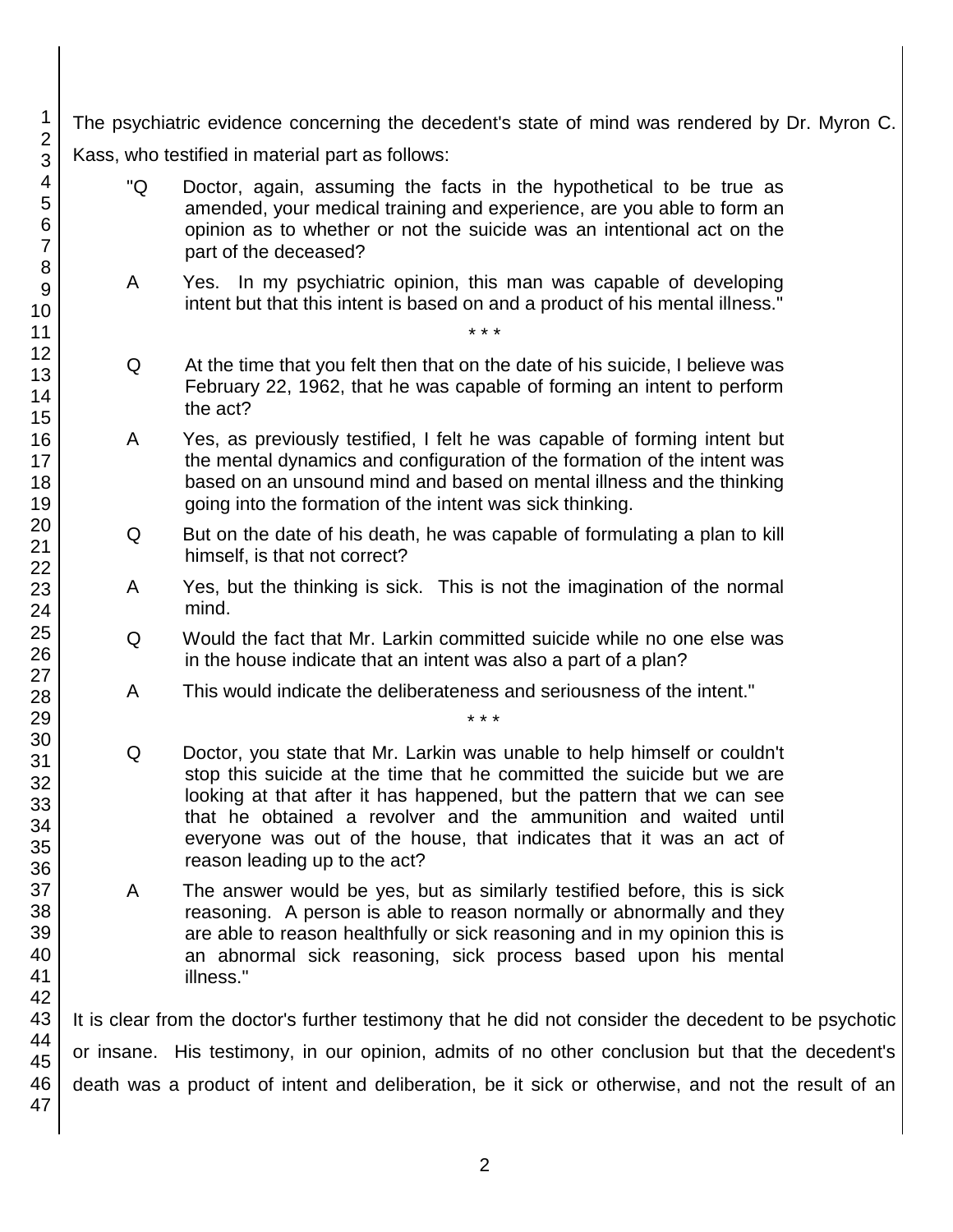"uncontrollable impulse" as that term has been judicially defined. Accordingly, the decedent's death is not compensable under the act. Karlen v. Department of Labor and Industries, supra; Gatterdam v. Department of Labor and Industries, supra; RCW 51.32.020.

Parenthetically, it should be noted that we have assumed, as did the parties, that the decedent's death was not a pure accident. The parties stipulated at the outset that the decedent expired as the result of a "self-inflicted gunshot wound." This, of course, does not rule out the possibility of accident. There is no direct evidence in the record as to the facts and circumstances surrounding the decedent's death. These particulars are all set forth in the form of questions without any underlying support in the evidence. The only indirect evidence upon the point is Dr. Kass' hearsay statement, to which no objection was made, that he had heard that the decedent had committed "suicide." Of course this constitutes a mere legal conclusion, but even as such it necessarily implies that the death was not accidental. Since the case was both prosecuted and defended upon the theory that the shooting was not accidental, we have simply followed suit in passing upon the exceptions presented.

Although the decedent's death i snot compensable as it was deliberate and intentional, this does not per se foreclose the petitioner, as surviving widow, from benefits under the act. The hearing examiner found that the decedent was permanently and totally disabled within the meaning of the act at the time of his death. The department takes no issue with this finding on its merits, but simply excepts thereto on the grounds that it is immaterial. Before addressing ourselves to this contention, we merely note that the finding of permanent and total disability is well supported by the evidence.

In contending that the fact that the decedent was permanently and totally disabled at the time of his death is "immaterial," counsel for the department cites and relies exclusively upon RCW 51.32.020, which provides in material part as follows:

> "If injury or death results to a workman from the deliberate intention of the workman himself to produce such injury or death, or while the workman is engaged in the attempt to commit, or the commission of, a crime, neither the workman nor the widow, widower, child or dependent of the workman shall receive any payment whatsoever out of the accident fund."

Counsel is content to cite this statute and rest his case without further contention, argument or authority. He chooses to ignore the mandate of RCW 51.32.050 (6), to the effect that if an injured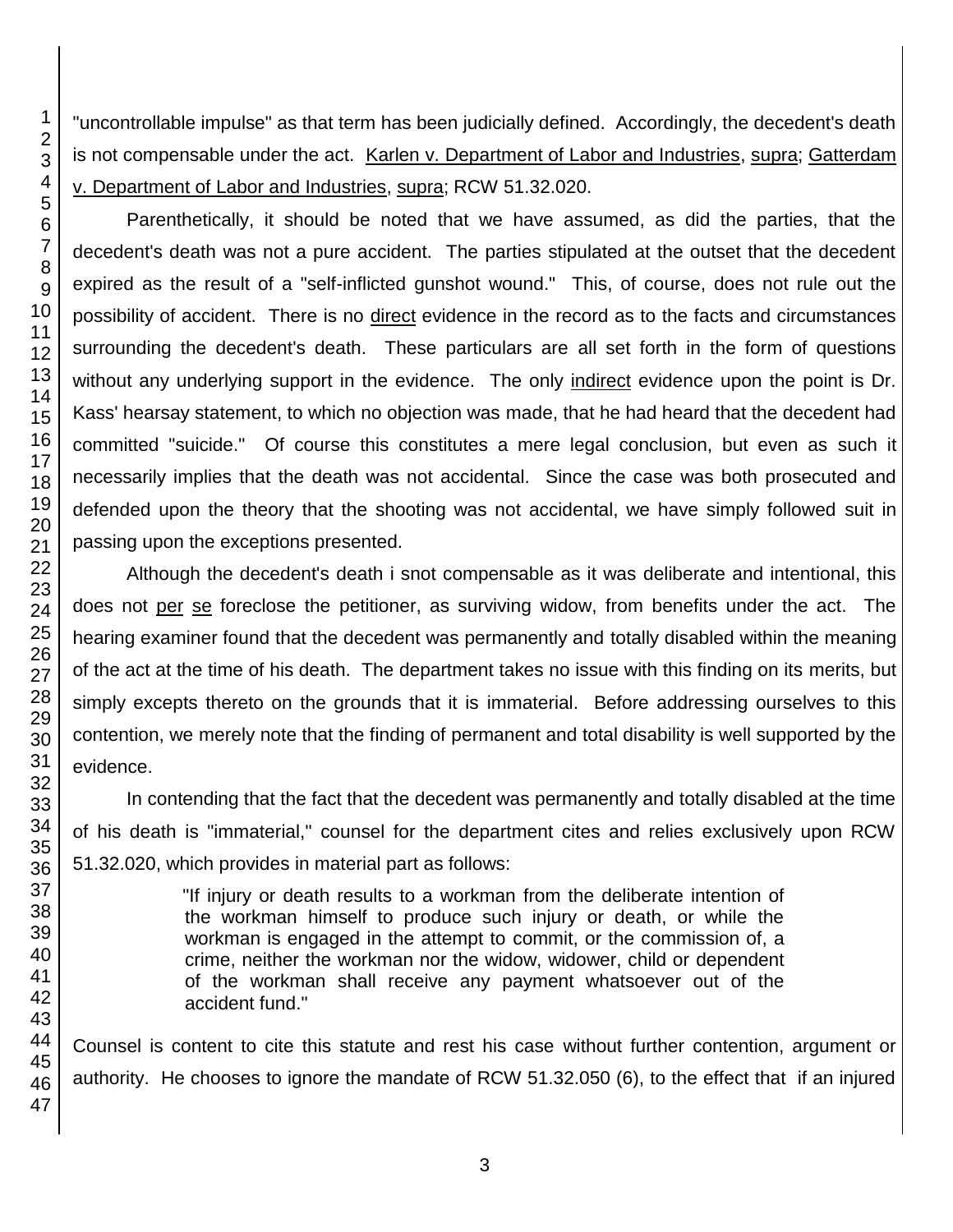workman dies during the period he is permanently and totally disabled, "whatever the cause of death," his surviving widow and issue are entitled to certain specified benefits. Why is not this provision of the law applicable her? Is it counsel's position that this provision conflicts with RCW 51.32.020, supra, and has somehow been impliedly repealed thereby, or that the latter carves out an exception to the former, or what? Counsel's client, the department, is charged with the administration of the act. Does the position taken by counsel in the instant matter accord with the administrative construction placed upon the act over the years by his client?

In short, it seems to us that the contention raised goes no further than to invite the Board to create a conflict in the act where none necessarily exists, and thereby present a problem of statutory construction. We decline the offer. It is axiomatic that the provisions of an act will not be construed so as to create a conflict when nay other course is reasonably possible. Rosenoff v. Cross, 95 Wash. 525.

It seems apparent to us that the two sections in question may operate independently of each other to their full extent without conflict or inconsistency. Under RCW 51.32.050, there can be no recovery for an injury or death that was intentionally caused by the workman himself. As applied to the instant case, this means the decedent's death as heretofore noted was not a compensable event under the act and the petitioner cannot recover any benefits therefor, including the statutory burial allowance. On the other hand, RCW 51.32.050(6), is not concerned with death or injury as a compensable event. The only inquiry under its provisions is whether or not the workman was permanently and totally disabled within the meaning of the act at the time of his death. The compensation provided for therein is not awarded for the workman's death, but for his industrially related disability that immediately pre-existed his death. Death is merely the operable, not the compensable, event.

It is our conclusion that the petitioner is entitled to benefits under the provisions of RCW 51.32.050 (6).

### **FINDINGS OF FACT**

Based upon the record, the Board makes the following findings:

1. On September 25, 1956, the decedent, Owen J. Larkin, sustained an industrial injury to his neck, back, shoulder area and nervous system when he was struck several times with a chair by an emotionally disturbed patient while in the course of his employment with Western State Hospital. His claim was allowed and on February 22, 1962, Mr. Larkin took his own life by means of a gun. On May 14, 1962, the

1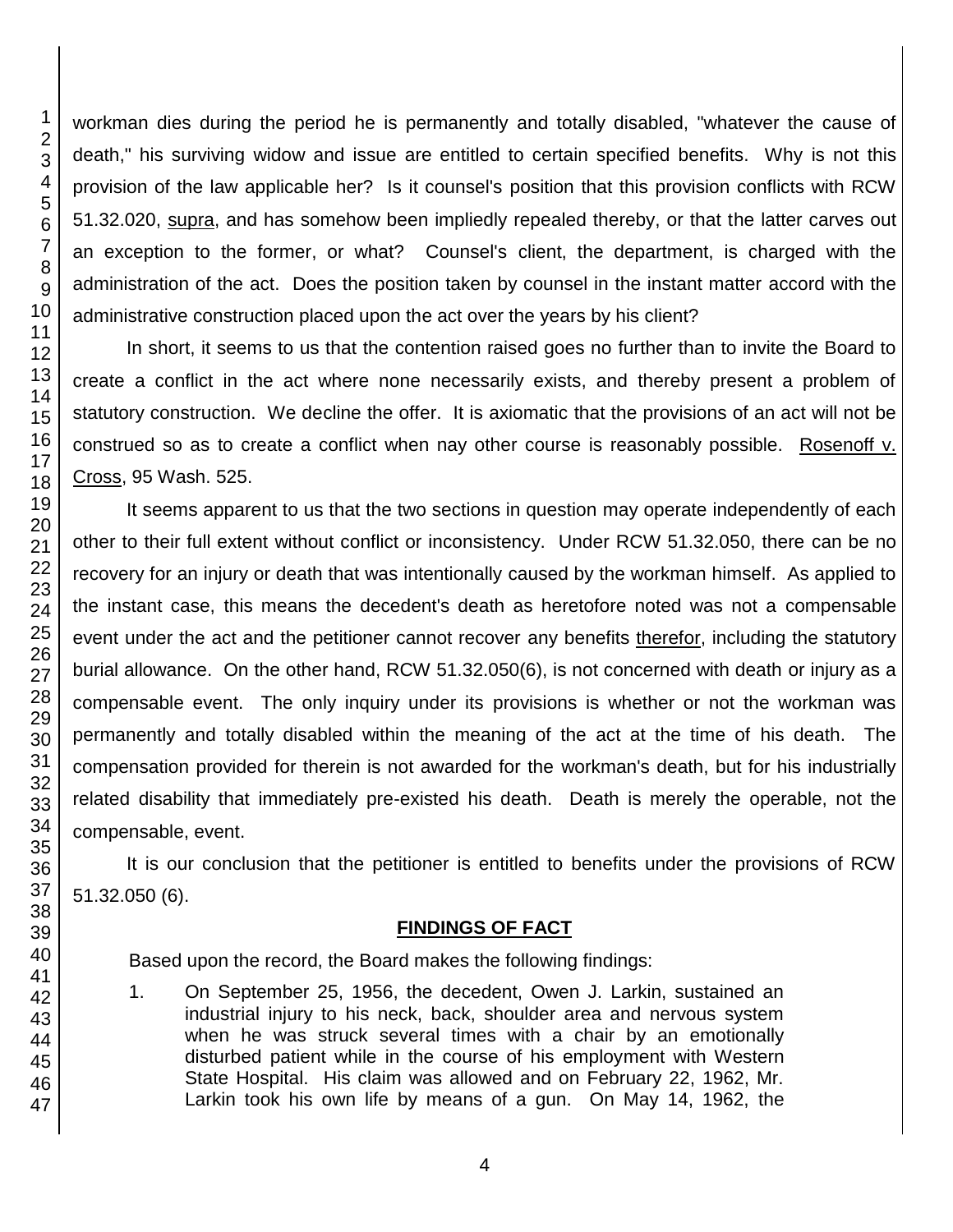petitioner Marion Larkin, filed an application for widow's benefits under the workmen's compensation act. On July 19, 1962, the department issued an order rejecting the claim for the reason that the decedent's industrial injury of September 25, 1956, was not the cause of the claimant's death as contemplated by the law. On August 23, 1962, the petitioner filed a notice of appeal, and on September 6, 1962, the Board issued an order granting the appeal.

- 2. The act of the decedent in shooting himself with a gun was a deliberate and intentional act and was not the result of an irresistible or uncontrollable impulse.
- 3. The decedent's condition resulting from his industrial injury of September 25, 1956, had rendered him permanently unfit to engage in any form of gainful employment immediately prior to his death.

### **CONCLUSIONS OF LAW**

Based upon the foregoing findings, the Board makes the following conclusions:

- 1. This Board has jurisdiction of the parties and the subject matter of this appeal.
- 2. Under the provisions of RCW 51.32.020, the decedent's death was not a compensable event under the workmen's compensation act.
- 3. At the time of the decedent's death, he was permanently and totally disabled within the meaning of the workmen's compensation act.
- 4. Under the provisions of RCW 51.32.050 (6), the petitioner is entitled to benefits as therein provided.
- 5. The order of the supervisor of industrial insurance dated July 19, 1962, should be reversed and this claim remanded to the department of labor and industries with instructions to allow the claim under the provisions of RCW 51.32.050 (6).

It is so ORDERED.

Dated this 17th day of November, 1965.

BOARD OF INDUSTRIAL INSURANCE APPEALS \_\_\_\_\_\_\_\_\_\_\_\_\_\_\_\_\_\_\_\_\_\_\_\_\_\_\_\_\_\_\_\_\_\_\_\_\_\_\_\_

J. HARRIS LYNCH Chairman

\_\_\_\_\_\_\_\_\_\_\_\_\_\_\_\_\_\_\_\_\_\_\_\_\_\_\_\_\_\_\_\_\_\_\_\_\_\_\_\_ R. H. POWELL Member

# **DISSENTING OPINION**

The majority opinion in this case finds that the deceased was totally and permanently disabled by reason of his industrial injury at the time of his death. I cannot agree with this finding.